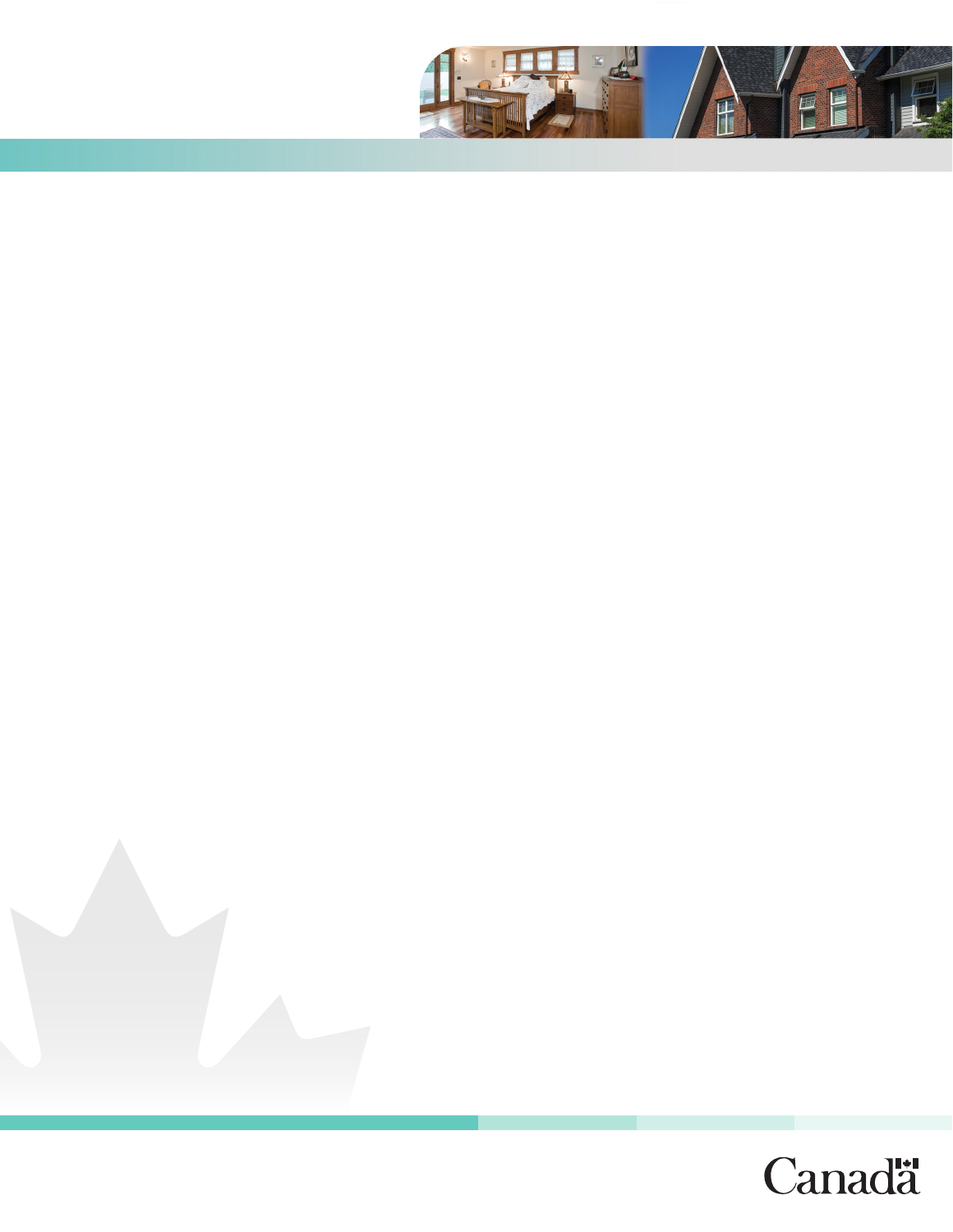things as wind, outdoor temperature and the height of the building. These factors make it impossible to know exactly how much and from where air enters or exits the house. Consequently, infiltration can cause comfort problems and exfiltration can lead to structural problems.







Figure 3. Circulation of air in a house

#### Figure 1. Infiltration and exfiltration of air in a house

Figure 2. Distribution of air throughout a house

# Distribution and circulation

Fresh air needs to be moved around the house, particularly to rooms with closed doors, such as bedrooms (see Figure 2). Without distribution, fresh air might not reach all the rooms in a house and could cause pockets of stale or moist air. Distribution of air throughout a house usually requires fans and ducting systems.

Circulating fresh air within a room is necessary to reduce under-ventilation, such as in large spaces or rooms with a lot of furniture or stored items (see Figure 3). Fans, or better yet, an upgraded distribution system can help here too.

## Is ventilation necessary?

Ventilation and good air quality are sometimes under-appreciated. If the furnace breaks down in the winter and the house starts getting cold, you will notice that problem within a couple of hours. However, insufficient ventilation will generally not be noticed as quickly because it takes time for symptoms such as stuffy air, moisture accumulation or mould to develop.

A good time to get a sense of the indoor air quality is when you enter a house, before you get accustomed to the indoor air. Do you notice residual cooking odours, smelly garbage or even a musty smell from mould? It should smell fresh and neutral.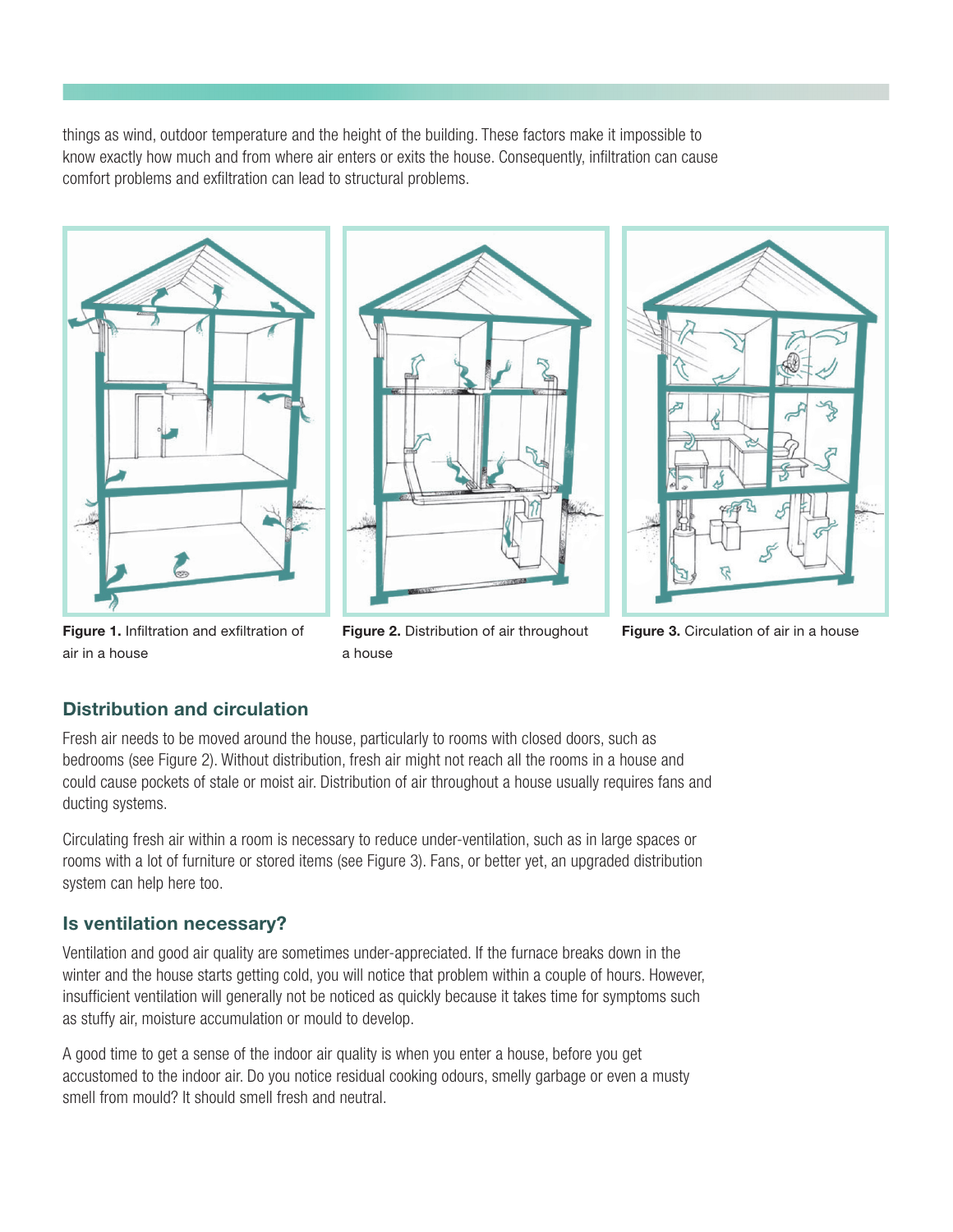People need fresh air at all times but the need for additional ventilation will vary by the season. In the middle of winter, when it is very cold or windy outside, the natural ACH rate of the house will be higher, and you may not require additional mechanical ventilation. This high winter ACH rate is stack effect, which is caused by the force of rising warm air: the greater the difference between the interior and exterior temperatures, the stronger the force of the stack effect. The stronger force causes more warm air to leak out the upper portions of the house while cold air is sucked in to replace it in the lower areas of the house – hence a higher ACH rate.

Often mechanical ventilation makes sense in the fall, winter and spring. Mechanical ventilation is even beneficial for mid-summer if you are using air conditioning and do not open windows for extended periods. In fact, summer is when houses have the lowest natural ACH rate. The rate is low because the stack effect is considerably less. This is due to the difference between the interior and exterior temperature being much smaller at this time of year.

### Providing good ventilation

Good ventilation can be added to any house, usually at a reasonable cost. The following advice is for a variety of houses.

### Older houses that have no ducts or fans

Owners of older homes usually rely on opening windows in bathrooms and kitchens to get a cross breeze to meet their ventilation needs. However, bedrooms are often under ventilated so some type of mechanical ventilation system may be needed. This is especially important if these houses are to be or have been made airtight through renovations and energy retrofits.

Bathroom and kitchen exhaust fans that vent to the outside are recommended as a minimum to remove odours and moisture produced in those rooms. However, a whole-house ventilation system is more effective at providing adequate ventilation.

**Caution:** Exhaust-only ventilation can promote high levels of depressurization, especially if powerful exhaust fans are used. High levels of depressurization can reverse the flow of exhaust gases in the chimney from many types of fuel-burning appliances such as wood stoves and gas-fired water heaters and spill the gases back into the home. This dangerous situation must be avoided. For more information, see *Combustion gases in your home: What you should know about combustion spillage*.

Homeowners can have the benefits of an HRV or ERV because dedicated ventilation ducting in smaller dimensions is available for regular, low velocity systems. Furthermore, high velocity systems offer even smaller ductwork. Note that systems must be designed and installed properly to prevent noise from the air flows.

Ductwork can be installed between existing floors, in wall cavities, corner spaces, closets, in or on basement ceilings, and in drop ceilings but not in an attic when it is exposed to extreme temperatures that can cause moisture damage and energy losses.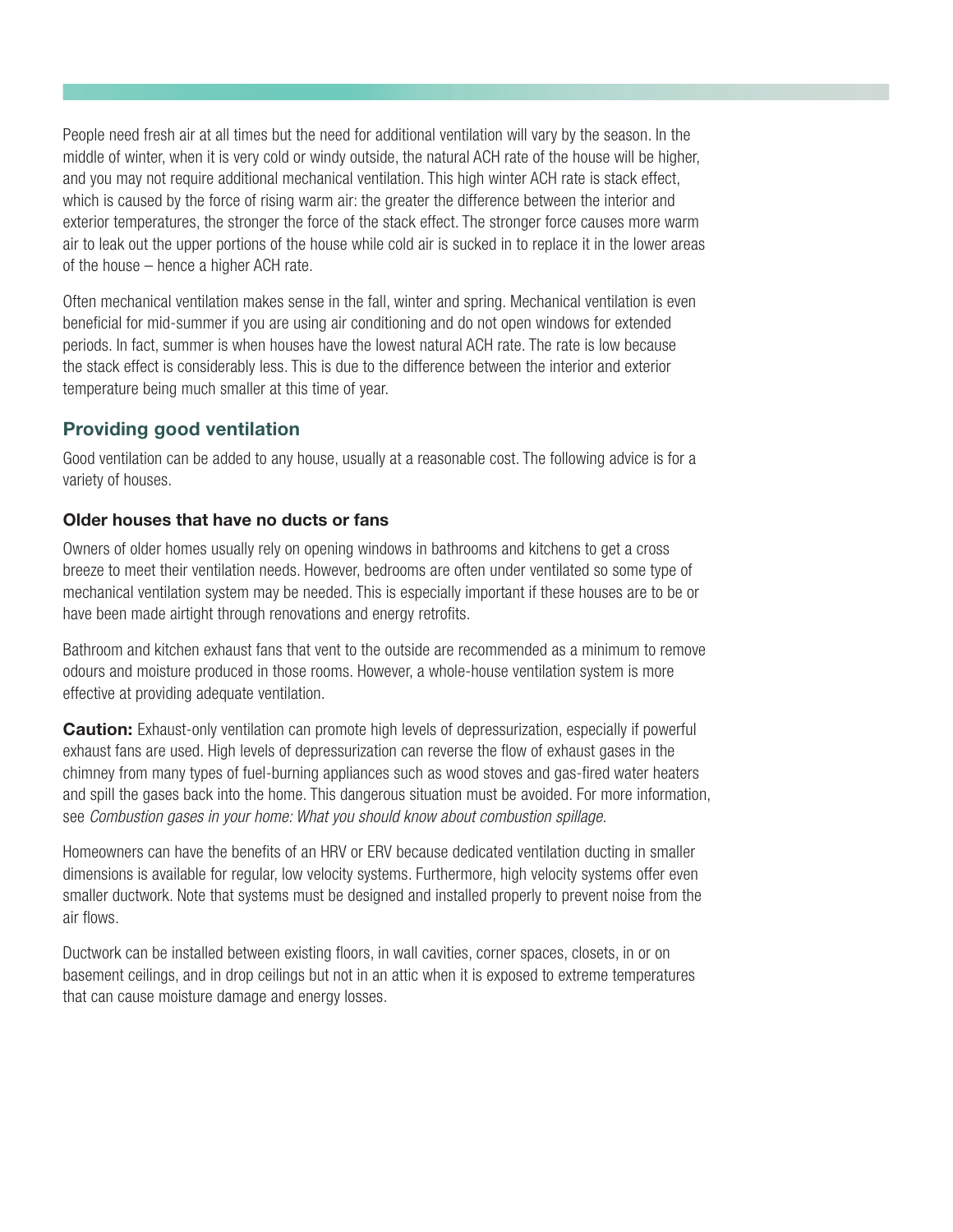#### Houses that have bathroom fans and forced-air furnaces

Relying on a bathroom exhaust fan alone is not an effective ventilation strategy. This system depends on outdoor air to leak in through various gaps in the house to replace the air being exhausted by the bathroom fan. The furnace fan and ducting system then mix this infiltrating fresh air with house air and distribute that in the house but only when the furnance fan is operating.

#### Ventilation fan combined with a furnace fan

Another ventilation strategy is to install an additional high-quality, energy-efficient fan that is centrally located and electrically interconnected to the forced air heating system. This "ventilation fan" is commonly installed in the main floor hallway ceiling or located near the bedrooms, with its controller located beside the furnace control. The fan must be vented to the outside. Although adding an additional ventilation fan that is interconnected with the furnace fan is not the best way to run a ventilation system, it can be made to work.

For some houses that are very airtight, a small duct may also run from the exterior of the building to the return trunk duct of the furnace to introduce fresh air directly into the furnace. This small duct reduces how much air is drawn through wall leaks and promotes tempering of the outdoor air before it reaches the rooms. However, the addition of the small intake duct should be discussed with a heating contractor to avoid possible damage to the furnace heat exchanger.

### Installation and operation instructions

- 1. Install a ceiling-mounted exhaust fan designed for continuous operation that is highly energy-efficient (less than 25 watts) and quiet (1.0 sone or less) so you will not get annoyed by the sound. A small-sized fan that has an airflow rate of 25 litres/second (50 cubic feet/minute) is adequate. Fans that have higher airflow rates should include a speed controller to reduce airflow and power consumption.
- 2. Link the ventilation fan control to the furnace's operating control (e.g. programmable thermostat). The furnace fan is then being used to help distribute fresh air throughout the house when the ventilation fan operates.

### HRV or ERV connected to the furnace ducting system

Heat and energy recovery ventilators are mechanical devices that provide good ventilation without incurring high energy costs to heat the incoming outside air. Both these ventilators first use the air being exhausted to heat the incoming air. They recover 60 to 90 percent of the heat from the exhausted air. Consequently, the incoming air in winter will be much warmer than the untreated outside air (but still cooler than the house air).

The balanced ventilation provided by these devices should not create house depressurization that could affect the proper and safe functioning of fuel-fired appliances in the home.

In addition, an ERV transfers a portion of the moisture from the more humid air flow (the indoor air in winter and the outdoor air in summer) to the drier air flow, which helps to regulate the humidity level in the house. During the heating season, this moisture transfer can reduce drying out the interior of some airtight homes, which might occur when HRVs are used, especially in cold, dry climates. Also, an ERV can improve indoor humidity control and reduce air conditioning energy consumption on warm humid days.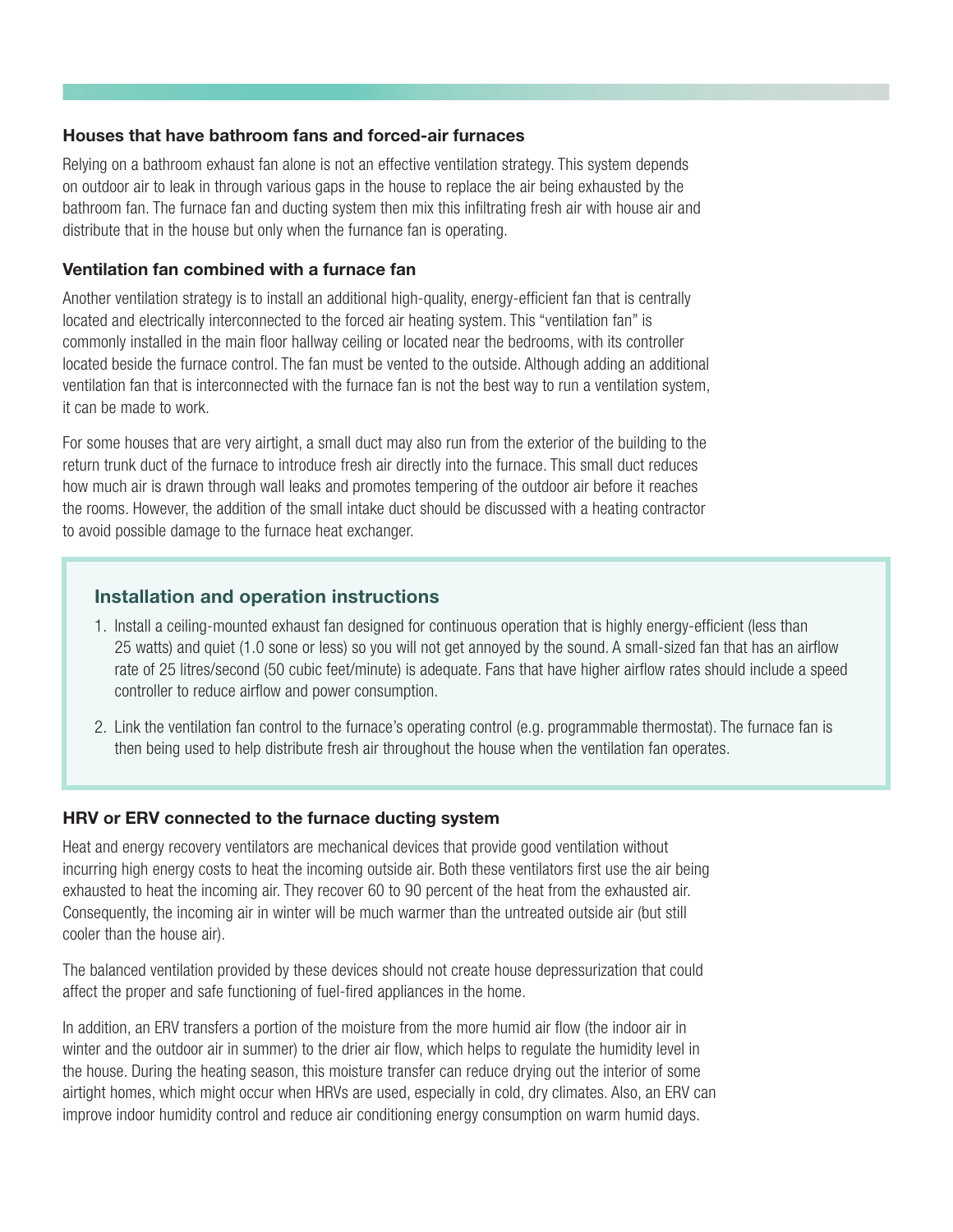Due to the HRV or ERV using the furnace ductwork in this arrangement, the furnace fan has to be on or at least cycling on and off, for the fresh air to get distributed around the house. The HRV or ERV control can turn on the furnace fan (known as interlocking).

To improve the energy efficiency of a furnace fan, install or retrofit a furnace with a direct-current fan motor or install a fan-cycling controller or a programmable thermostat that has a fan-cycling feature. As with furnaces, HRVs and ERVs need regular maintenance and cleaning.

See Natural Resources Canada's publication *Heat Recovery Ventilators* for additional information and advice.

### HRV or ERV that has separate ducts

Installing an HRV or ERV system that has its own ducts can be the most efficient way to ventilate a house, especially if no ductwork exists. The HRV or ERV heats the incoming air, and its internal fan distributes the now tempered fresh air and draws the stale air through its own dedicated ducting. This system does not require a furnace fan to run as part of the ventilation distribution system, which can reduce energy costs significantly.

Although sealing the ducts is always recommended to ensure that conditioned or fresh air gets to its intended location, this is particularly important with dedicated duct systems. Sealed ducts help ensure that the small blower fans in an HRV or ERV can deliver the volume of air required.

The HRV or ERV should be used anytime the house is normally occupied. Run the ventilator continuously or intermittently at low or medium speed, and switch to high speed when you want more ventilation.

When choosing an HRV or ERV, select one that has been independently certified (e.g. has a Home Ventilating Institute (HVI) certification sticker) or an ENERGY STAR® certified model. For an ERV, ensure that it is tested at low temperature in the HVI directory; ENERGY STAR certified models are all tested at low temperature. Choosing a ventilator that has a high "sensible recovery efficiency" and a fan motor with low energy consumption will ensure the lowest operating costs.

Rated HRVs and ERVs are listed on Natural Resources Canada's website and on the HVI website at www. hvi.org. Also ensure that the contractor installing and balancing the HRV or ERV has been trained to do so through an organization such as the Heating, Refrigeration and Air Conditioning Institute of Canada or through La Corporation des maîtres mécaniciens en tuyauterie du Québec.

As mentioned in the previous section, make sure the HRV or ERV is maintained regularly.

## Running the ventilation system

Ventilation is not as critical when the house is unoccupied, although some houses require ongoing mechanical ventilation to control moisture and its potential to damage the home (e.g. reduce condensation forming on windows in winter, which can cause damage to window frames, trim and walls). To help control the amount of ventilation required and to prevent over ventilation, which wastes energy and tends to dry out a home, simple to sophisticated controls, from timers to electronic programmable controllers, are available.